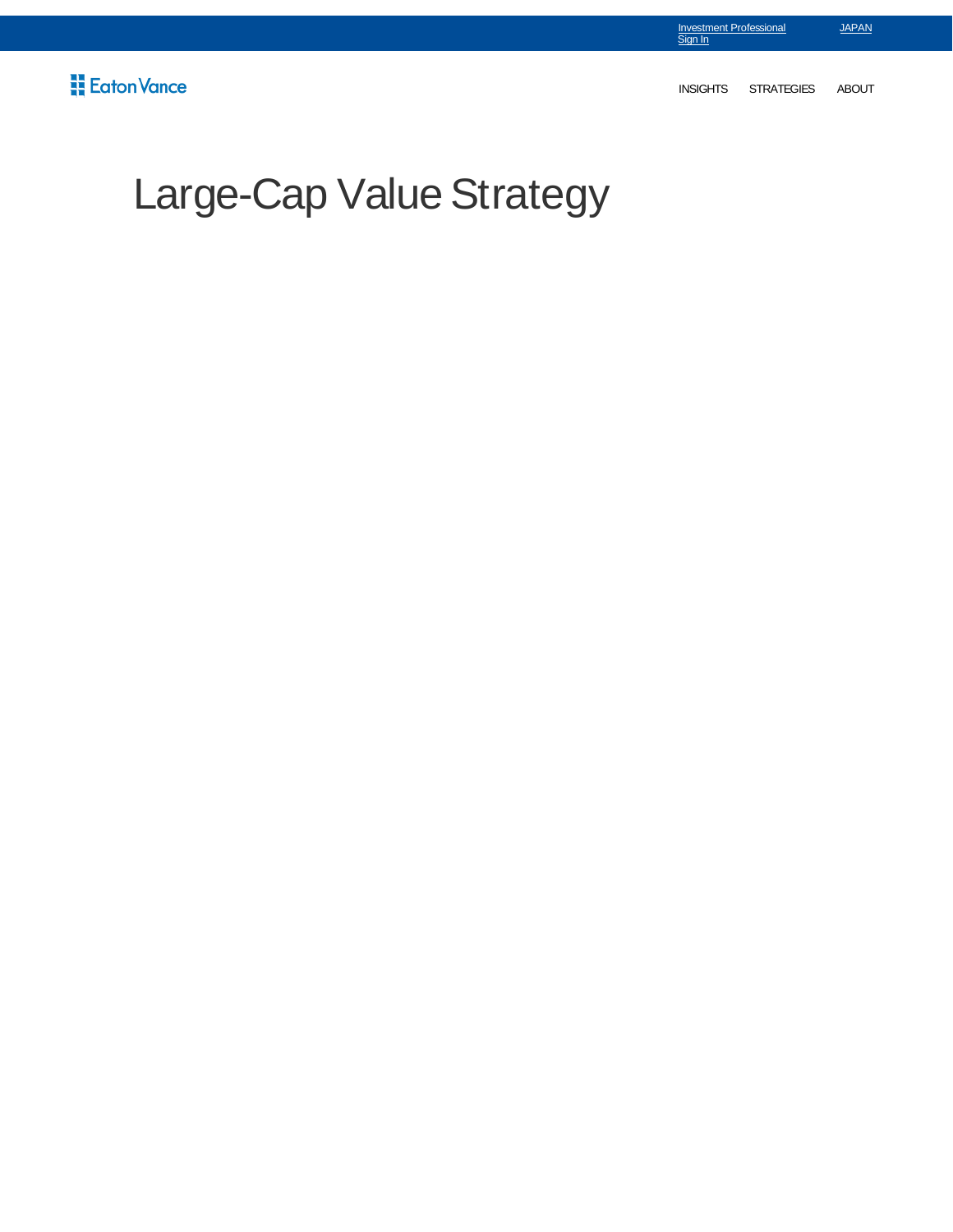### Investment Overview

Our investment team adheres to a traditional value approach that emphasises high-quality, defensible franchises within a risk-aware framework.

- We emphasize independent bottom-up, fundamental research.
- Our focus is on leading companies we believe have been systematically mispriced by the market. Leading companies exhibit:
	- Advantaged business models as evidenced by strong returns on capital through the business cycle.

- Financialdiscipline exemplified through a balance sheet that can protect the equity value of a business through market cycles.

- Astrong free cash flow profile that supports compounding of value through thoughtful capital allocation decisions.
- A strict sell discipline helps to protect capital by remaining objective.

## Portfolio Construction

- 60 to 80 stocks in portfolio
- $\bullet$  Maximum active weight: approximately 3%
- Maximum sector weight variance of 5% relative to Russel®1000 Value Index
- Cash is typically kept to less than 5 % of the portfolio
- Target excess return: 200-250 basis points
- Target tracking error range: 300-500 basis points

## Investment Team

| LL<br>$\Box$ $\Box$<br>L L  | Edward J. Perkin, CFA<br>Portfolio manager (Team leader)     | 25 years of industry<br>experience<br>5 years at Eaton Vance | B.A., University of<br>California, Santa Barbara<br>MBA, Columbia University |
|-----------------------------|--------------------------------------------------------------|--------------------------------------------------------------|------------------------------------------------------------------------------|
| u L<br>$\Box$ $\Box$<br>L L | Aaron Dunn, CFA<br>Portfolio manager                         | 20 years of industry<br>experience<br>7 years at Eaton Vance | BS, University of Arkansas<br>MBA, University of Texas                       |
| L E<br>$\Box$<br>LL         | Brad Galko, CFA<br>Vice President, Eaton Vance<br>Management | 28 years of industry<br>experience<br>6 years at Eaton Vance | <b>BBA University of Notre</b><br>Dame                                       |

#### **Benchmark**

Benchmark: Russell 1000® Value Index